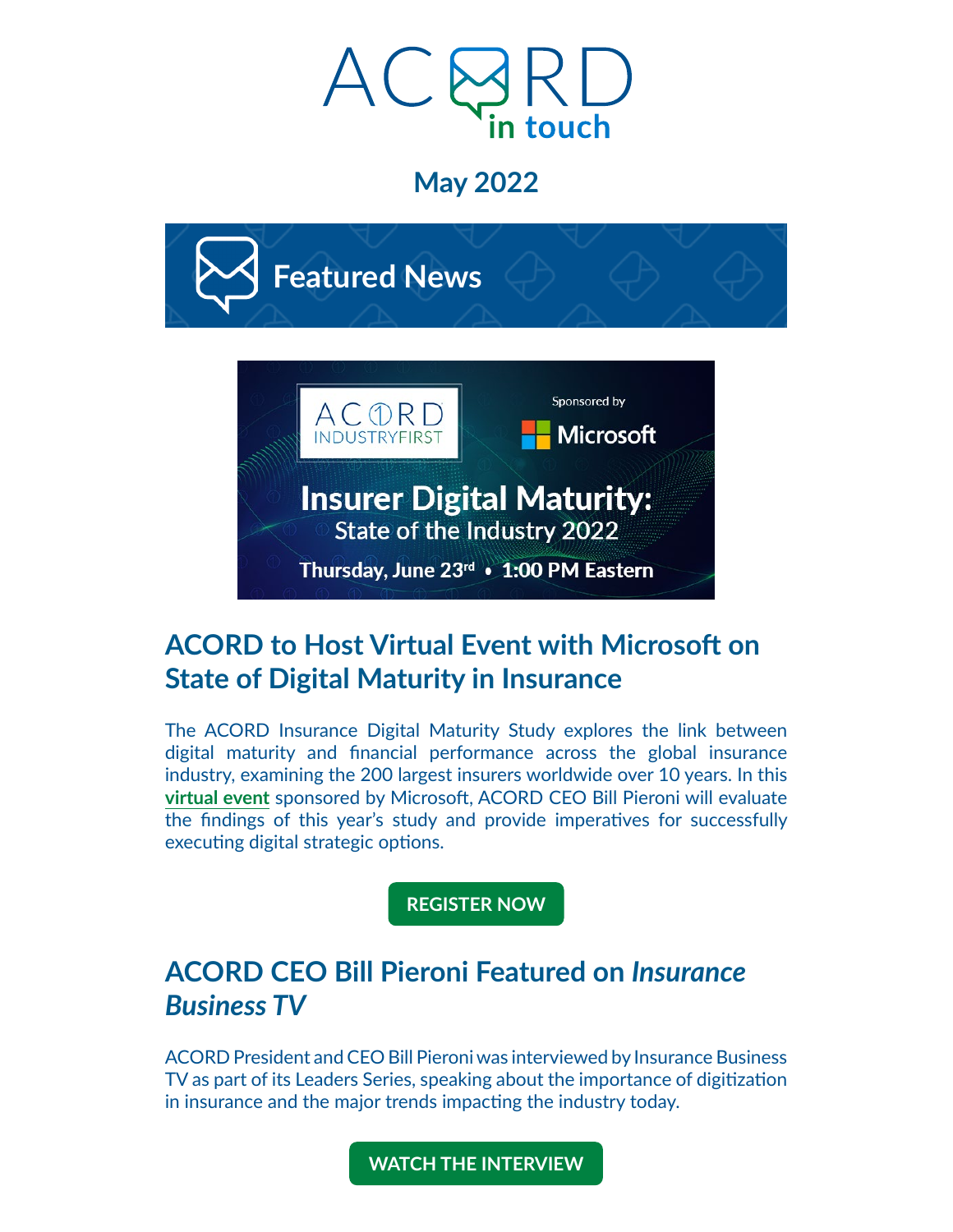

# **Register for ACORD Connect 2022!**

**ACORD Connect** brings together insurance professionals and industry experts for professional development sessions on ACORD Standards & Architecture, current and future trends in business and technology, and more. **[Register now](https://acord.createsend1.com/t/d-i-ftldduy-l-h/)**  for this ACORD member appreciation event on **October 27**, and stay tuned for more details on the agenda and speakers! You can also submit a nomination for the **[2022 ACORD Awards](https://acord.createsend1.com/t/d-i-ftldduy-l-k/)**, which will be presented at the event.

### **[REGISTER NOW](https://acord.createsend1.com/t/d-i-ftldduy-l-u/)**



# **ACORD Thought Leadership & Event Sponsorship Opportunities**

ACORD sponsorship packages offer members and non-members the chance to promote their organizations and support the future of insurance. Engage with the ACORD community of more than 36,000 members and participating organizations around the world through a variety of opportunities.

#### **[LEARN MORE](https://acord.createsend1.com/t/d-i-ftldduy-l-o/)**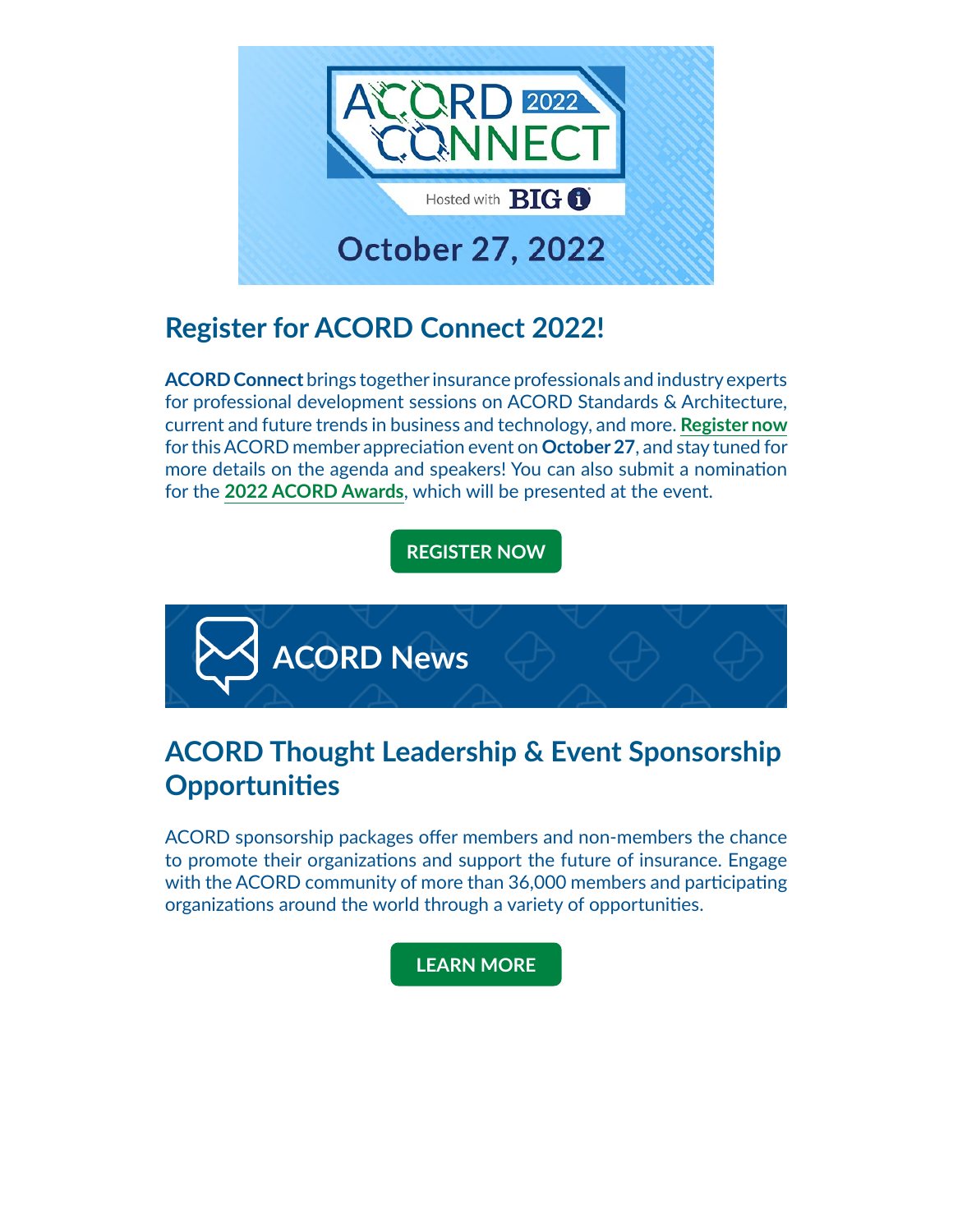

### **ACORD Releases Update to the Product Model**

ACORD updated the **[Product Model](https://acord.createsend1.com/t/d-i-ftldduy-l-n/)** facet of the ACORD Reference Architecture. The Product Model is a graphical notation that allows users to quickly, easily, and precisely represent insurance products in a manner that is helpful to both technical and business users. This update will be useful as an illustration for product architects who are looking to expand their offerings in any type of insurance.

#### **[READ MORE](https://acord.createsend1.com/t/d-i-ftldduy-l-p/)**

### **ACORD in the News**

ACORD was recognized in several industry publications this month, including *[Insurance Business](https://acord.createsend1.com/t/d-i-ftldduy-l-x/)*, *[Insurance Day](https://insuranceday.maritimeintelligence.informa.com/ID1140647/Focus-For-Blueprint-Two-the-market-needs-to-modernise-its-change-processes)*, *[Reinsurance News](https://acord.createsend1.com/t/d-i-ftldduy-l-c/)*. ACORD CEO Bill Pieroni also spoke alongside industry experts on an **[Insider Engage](https://acord.createsend1.com/t/d-i-ftldduy-l-q/)** webinar about the digital transformation journey for underwriters.

**[READ MORE](https://acord.createsend1.com/t/d-i-ftldduy-l-f/)**

### **Welcome To Our Newest Members**

#### • Artificial

- Aster Insurance Solutions
- · Avid Compliance
- EDII Limited
- Lockton Companies, LLP
- . WSIB- Workplace Safety and Insurance Board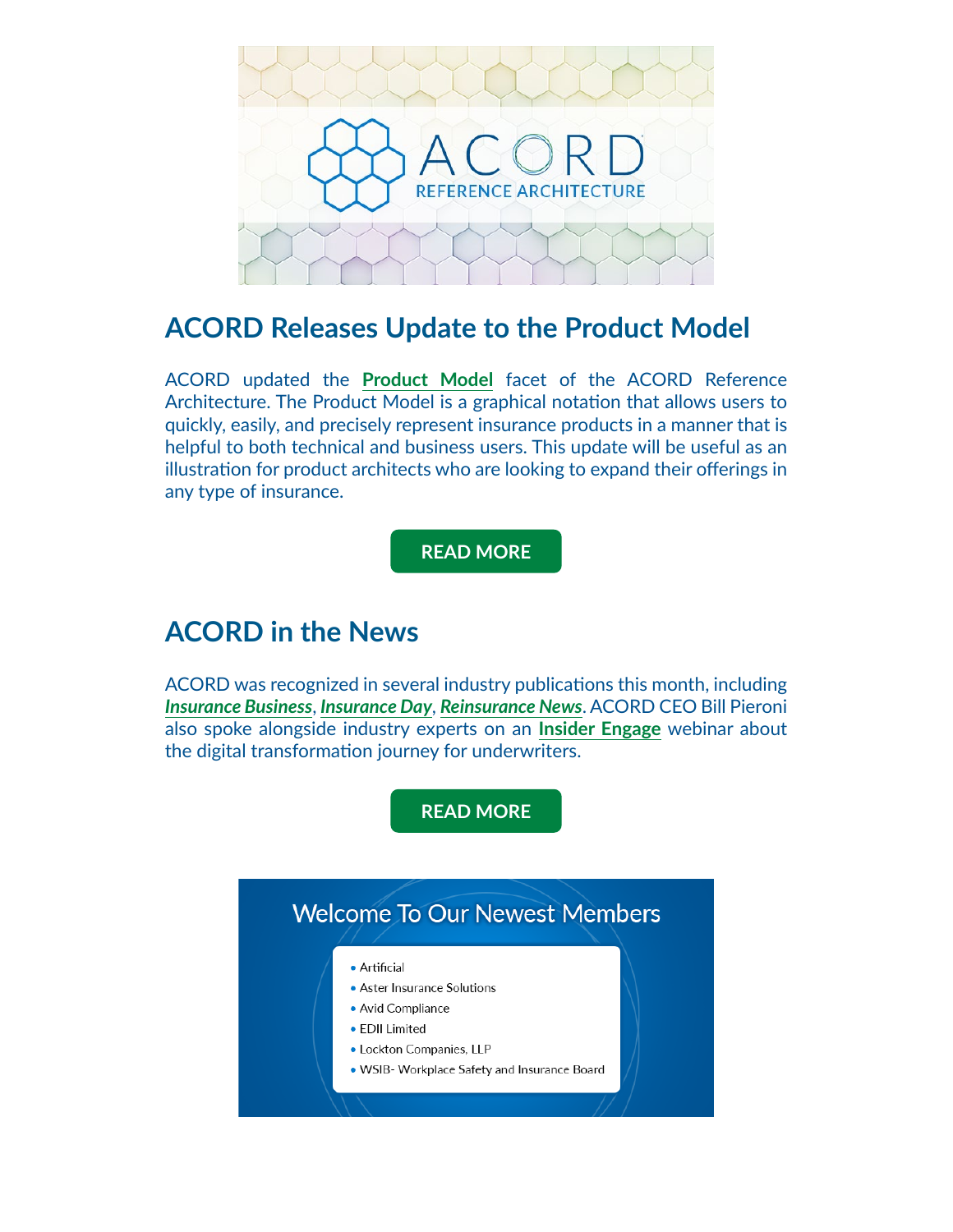

# **ACORD CEO Bill Pieroni to Deliver Keynote at Insurtech Insights USA**

ACORD CEO Bill Pieroni is set to speak at Insurtech Insights USA this week in a keynote address, "Insurer Digitization and the InsurTech Imperative." The event seeks to connect industry leaders and decision makers with innovative startups who are challenging the insurance market, in order to create mutual business opportunities and accelerate growth.



# **IICF Inclusion in Insurance Events This Summer**

ACORD is a proud sponsor of the **Insurance Industry Charitable Foundation's [Inclusion in Insurance Northeast Forum](https://acord.createsend1.com/t/d-i-ftldduy-l-e/)**, coming up on June 9 in New York. The forum will provide valuable insights on advancing DE&I causes in the industry. Attend the **Inclusion in Insurance Northeast Forum**, or check out the other **[Regional Forums](https://acord.createsend1.com/t/d-i-ftldduy-l-s/)** taking place throughout June.

**[ATTEND THE EVENT](https://acord.createsend1.com/t/d-i-ftldduy-l-g/)**



# **Participate in the** *Driving Change* **Data Study**

The Women in Insurance Initiative continues to welcome companies across the insurance industry to join in its *Driving Change* data study. The goal of the study is to assess the state of women in insurance, so that we can turn these fact-based insights into action and close gaps in the industry. The window for participation is open through the summer.

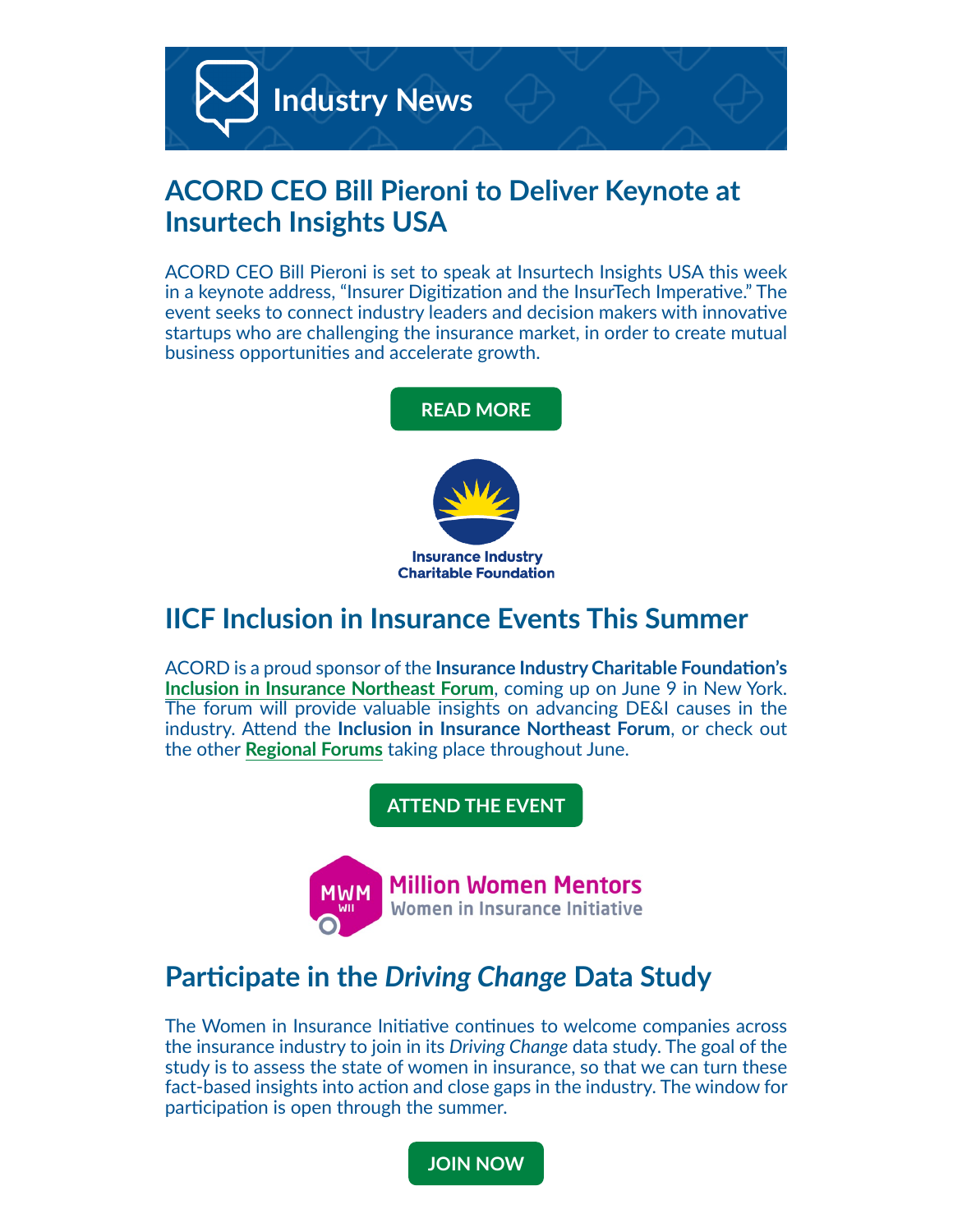

**CAREER CENTER** 

### **Take the Next Step in Your Career**

ACORD is committed to supporting the next generation of talent in the insurance industry. Through the ACORD Insurance Technology Career Center, we provide a network for candidates to post their resumes and discover jobs with organizations on the cutting edge of insurance technology. Employers can also look for candidates across the spectrum of experience and expertise!

**[JOIN CAREER CENTER](https://acord.createsend1.com/t/d-i-ftldduy-l-yk/)**



# **St. John's University to Hold RIMS-CRMP Prep Virtual Workshop**

The Tobin Center for Executive Education at St. John's University is offering an online, instructor-led course to prepare professionals to sit for the RIMS-CRMP exam. The course takes place from August 3-4 and is designed for staff, managers, directors, and executives across all industries, with the goal of raising awareness of risk management issues and making participants more valuable employees and risk managers.

**[REGISTER NOW](https://acord.createsend1.com/t/d-i-ftldduy-l-yu/)**